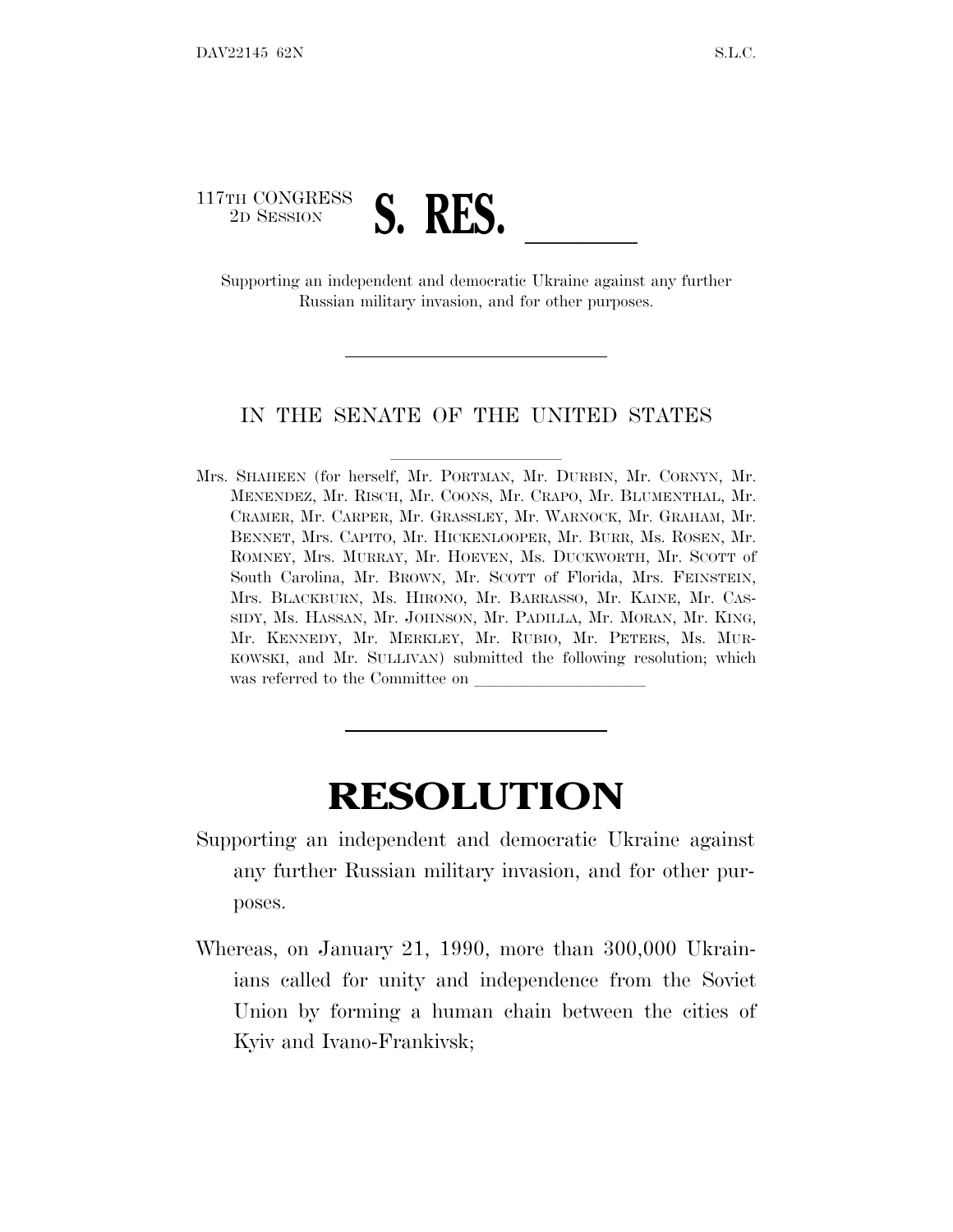2

- Whereas, on August 24, 1991, the elected Verkhovna Rada of Ukraine declared the independence of Ukraine from the Soviet Union with an overwhelming majority vote;
- Whereas, on December 1, 1991, more than 90 percent of Ukrainian citizens voted in a national referendum in support of independence, with majorities in every region;
- Whereas, on February 8, 1994, Ukraine was the first member state of the Commonwealth of Independent States to join the Partnership for Peace program of the North Atlantic Treaty Organization (NATO) and has since deepened its relationship with the North Atlantic Treaty Organization, recognized as an Enhanced Opportunities Partner;
- Whereas, on December 5, 1994, in an effort to solidify security commitments to Ukraine in return for its nuclear disarmament, the United States, the Russian Federation, and the United Kingdom signed the Budapest Memorandum on Security Assurances, whereby each country pledged to respect the independence and sovereignty of Ukraine's borders while refraining from the threat or use of force against Ukraine;
- Whereas, on November 22, 2004, Ukrainians peacefully took to the streets in protest of a fraudulent presidential election, beginning the Orange Revolution and resulting in new elections under free and fair conditions;
- Whereas, on November 21, 2013, the Euromaidan protests began in favor of signing the European Union-Ukraine Association Agreement, resulting in the Revolution of Dignity and the removal of President Viktor Yanukovych by the Verkhovna Rada;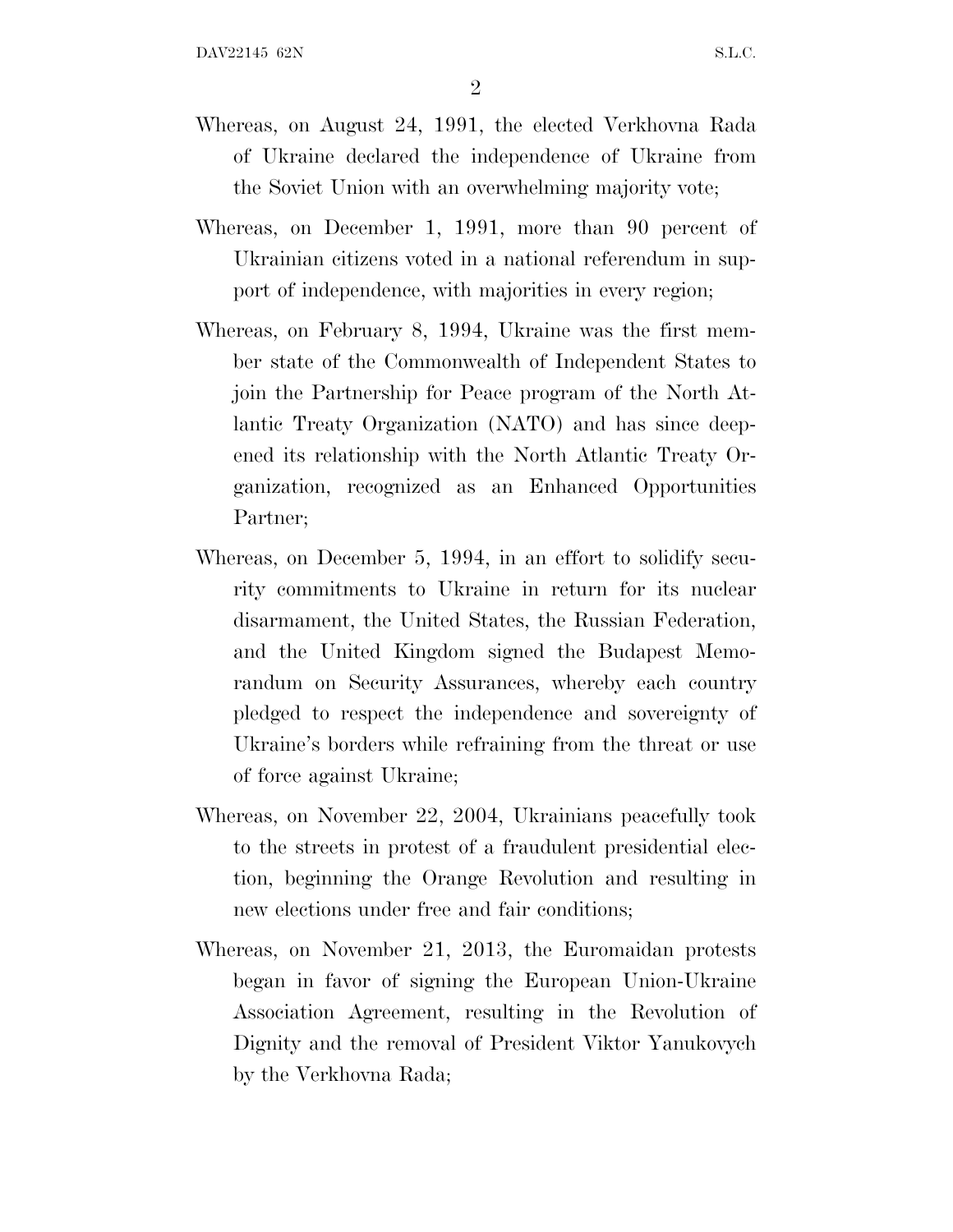- Whereas, on February 20, 2014, the Russian Federation invaded the independent state of Ukraine, which continues to confront malign Russian activity, including the ongoing attempted annexation of Crimea, conflict in the Donbas region, and threats to freedom of navigation in the Black Sea and the Sea of Azov;
- Whereas, on February 12, 2015, a new package of measures to end the conflict in Ukraine, known as ''Minsk II'', was signed, provisions of which have still not yet been fully implemented;
- Whereas at least 14,000 Ukrainians have been killed defending their homeland and millions more displaced since the conflict with Russia began;
- Whereas, on September 1, 2017, the European Union-Ukraine Association Agreement came into effect;
- Whereas, in March and November 2021, the Russian Federation deployed a massive troop and weapons buildup on the border with Ukraine;
- Whereas, on January 28, 2022, NATO Secretary General Jens Stoltenberg stated, ''Our aim is . . .to convey a clear message to Russia . . . if they use military force against Ukraine it will have severe consequences. NATO allies are ready to impose heavy economic sanctions—political, financial sanctions.'';
- Whereas, on February 12, 2022, President Joseph R. Biden warned Russian President Vladimir Putin that the West ''will respond decisively and impose swift and severe costs'' if Russia further invades Ukraine; and
- Whereas, on December 12, 2021, at a meeting in Liverpool, delegates of the Group of Seven (G7) released a joint statement saying, ''Russia should be in no doubt that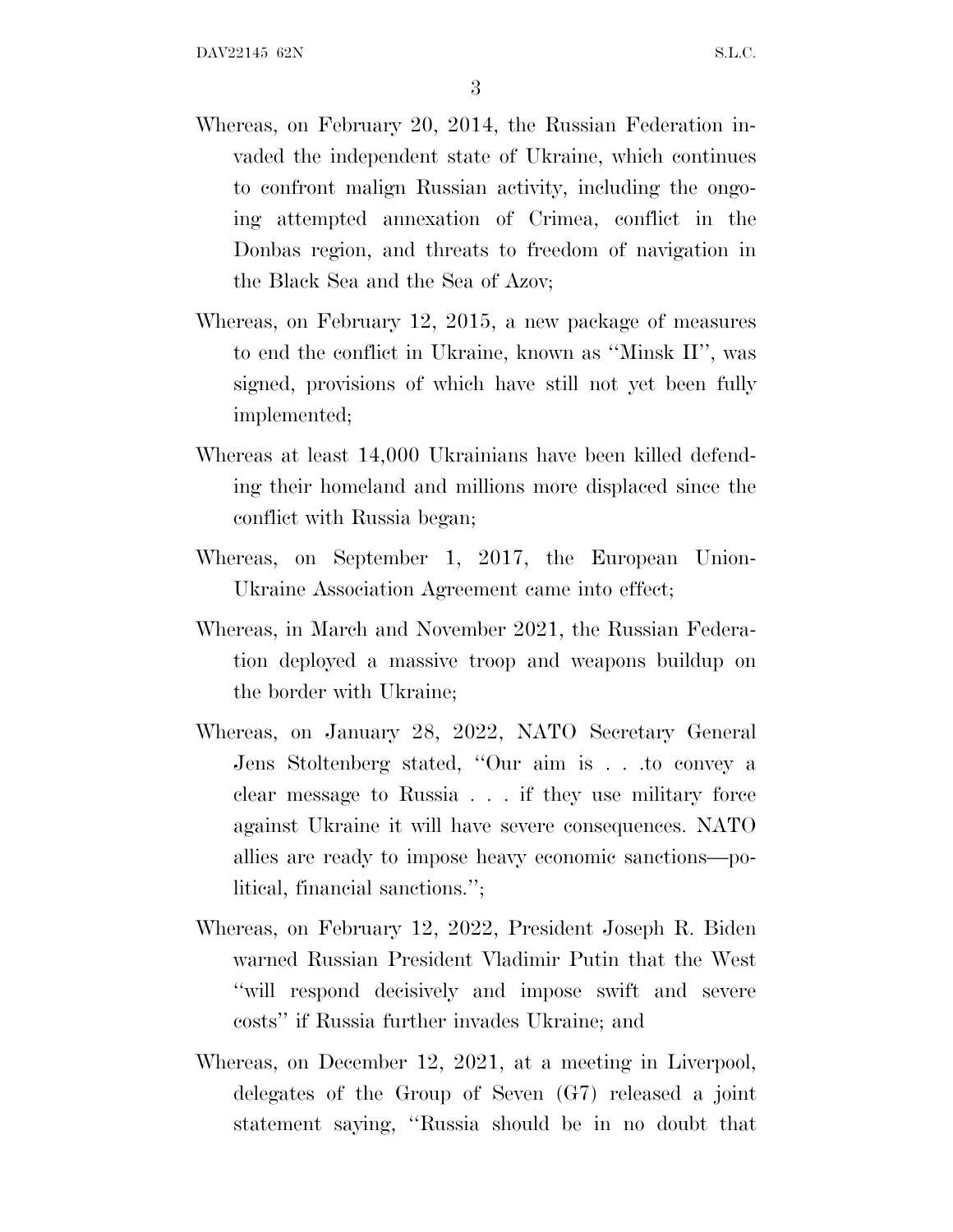further military aggression against Ukraine would have massive consequences and severe cost in response. . .We reaffirm our unwavering commitment to Ukraine's sovereignty and territorial integrity, as well as the right of any sovereign state to determine its own future.'': Now, therefore, be it

*Resolved,*

### **SECTION 1. SENSE OF THE SENATE.**

The Senate—

 (1) commends the courage, resolve, and re- straint shown by the Ukrainian people in their pur- suit of sovereignty and democracy, and pays tribute to the many men and women who gave their lives in pursuit of a free and democratic Ukraine;

 (2) reaffirms unwavering United States support for a secure, democratic, and independent Ukraine, free to choose its own leaders and future;

 (3) condemns the illegal military invasion of Ukraine, the attempted annexation of Crimea by the Russian Federation in 2014, and the violence fo- mented by Russian proxies in eastern Ukraine, an 16 active conflict that continues in 2022;

 (4) reaffirms unwavering United States com- mitment to support the continuing efforts of the Government of Ukraine to restore its territorial in- tegrity by providing political, diplomatic, and mili-tary support, including additional lethal and non-le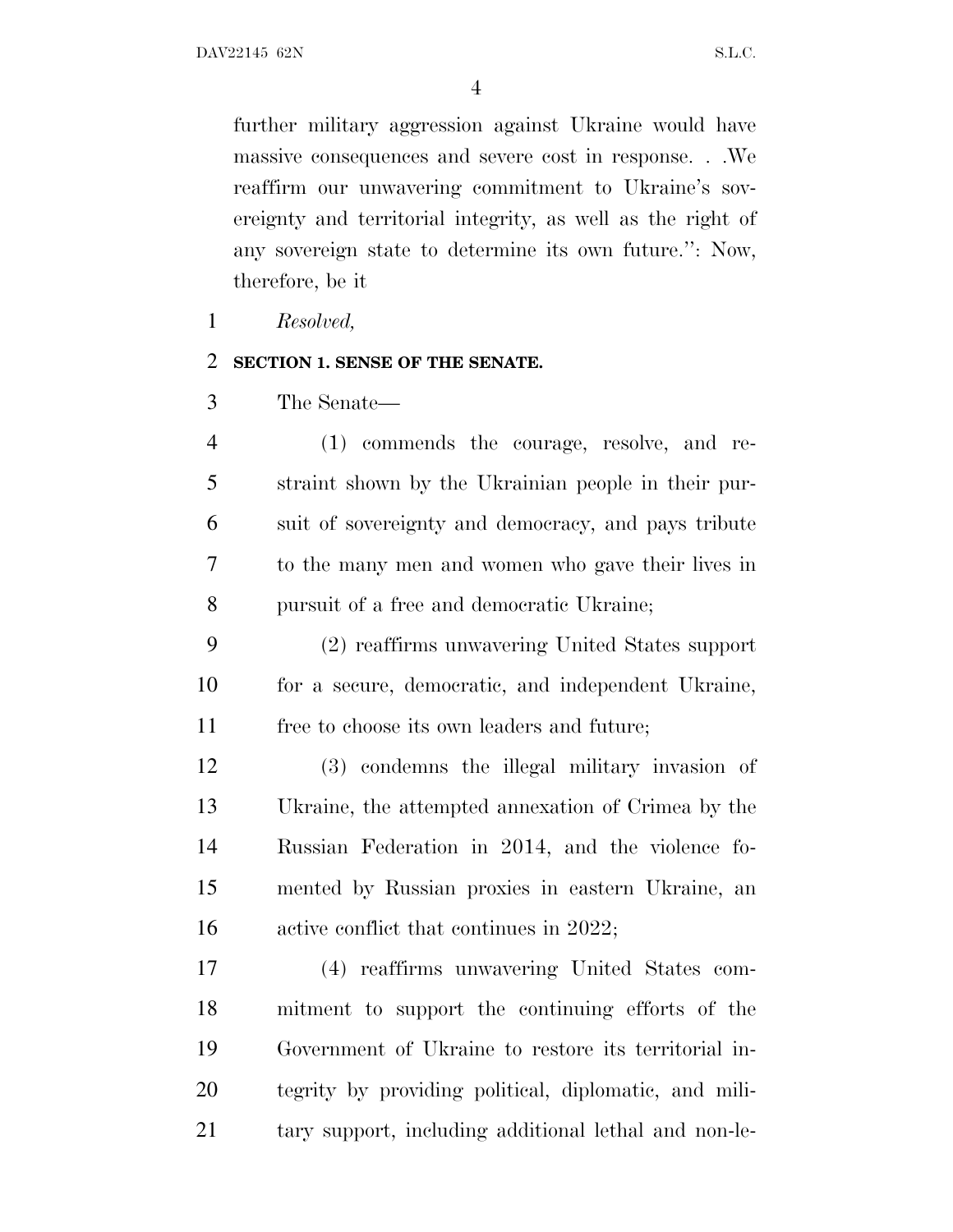|                | thal security assistance to strengthen the defense ca- |
|----------------|--------------------------------------------------------|
| 2              | pabilities of Ukraine;                                 |
| 3              | (5) denounces the Russian military buildup of          |
| $\overline{4}$ | over 150,000 troops on Ukraine's border, including     |

 in Belarus, threatening the security of bordering NATO allies as provocative and reckless, contrary to established international norms;

 (6) condemns the Russian Federation's contin- ued disregard of international maritime law by par- tially blocking parts of the Black Sea and the Sea of Azov, which hamper freedom of navigation exer-cises and significantly impact Ukraine's economy;

 (7) encourages the President that, should any further invasion or other malign activity to under- mine the sovereignty of Ukraine occur by Russia, the United States Government should use the tools at its disposal to impose significant costs on the Russian Federation to restore peace in Europe; and (8) encourages unity among NATO allies and the broader transatlantic community to convey soli- darity in response to Russia's unprovoked military aggression against Ukraine.

### **SEC. 2. RULE OF CONSTRUCTION.**

Nothing in this resolution may be construed as—